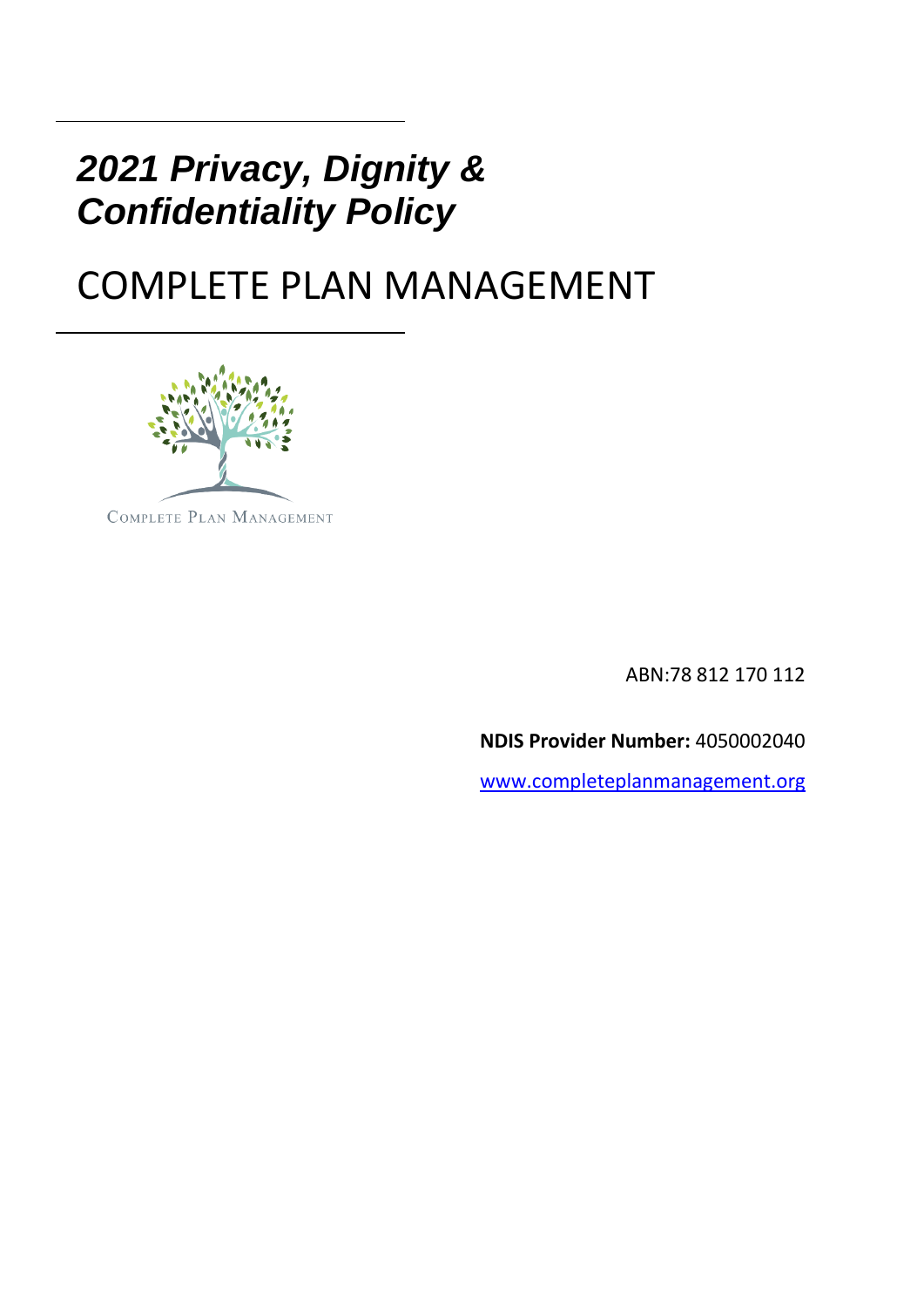### **TABLE OF CONTENTS**

| <b>POLICY PRINCIPLES</b> |  |
|--------------------------|--|
|                          |  |
|                          |  |
|                          |  |
|                          |  |
|                          |  |
|                          |  |
|                          |  |
|                          |  |
|                          |  |
|                          |  |
|                          |  |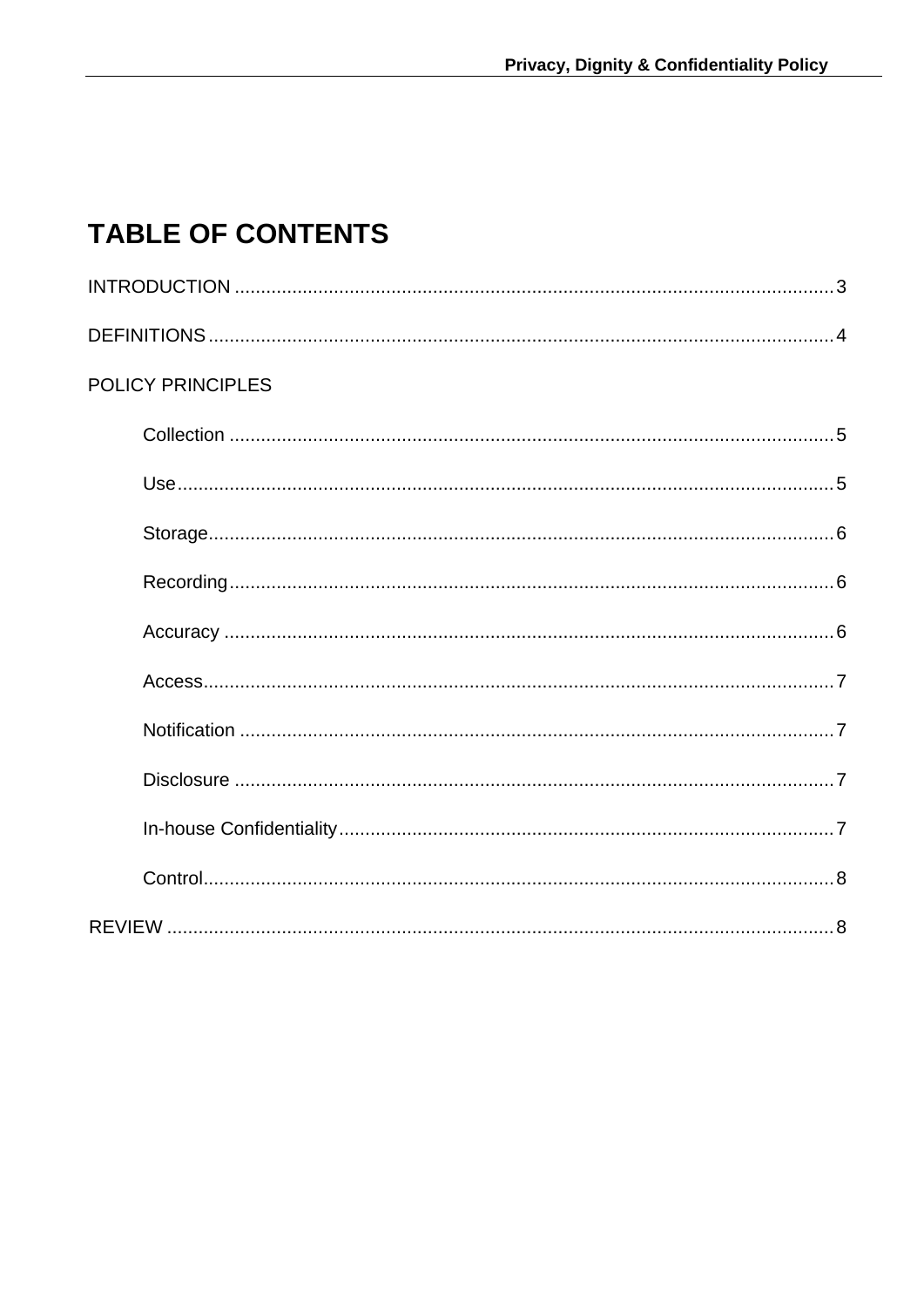### **INTRODUCTION**

Our Privacy, Dignity and Confidentiality Policy outlines how Complete Plan Management (CPM) will handle and protect personal, private and confidential information about you, your representatives and NDIS services.

Central to our business is the commitment to uphold and respect all legal and human rights of participants and ethical compliance to all relevant privacy legislation, such as but not limited to:

- Australian Privacy Principles (APP) 2014
- Commonwealth Privacy Act 1998
- Mandatory reporting; and the identification of criminal activity.
- National Standards for Disability Services 2013
- NDIS Code of Conduct
- Privacy Principles and Privacy Amendment (Notifiable Data Breaches) Act 2017
- SA Public Health Act 2011
- State Government's Information Sharing Guidelines for Promoting the Safety and Wellbeing of Children, Young people and Their Families
- United Nations Convention on the Rights of Persons with Disabilities

This policy applies to all CPM management, full-time, part-time or casual staff as well as contractors, suppliers and volunteers. We will maintain confidentiality unless you specifically give us permission to disclose your information to your nominated parties or as required by law. We obtain consent from you via our "Consent to Share Information Form'. In some situations we may also request verbal consent, in these situations it will be noted on file that consent was gained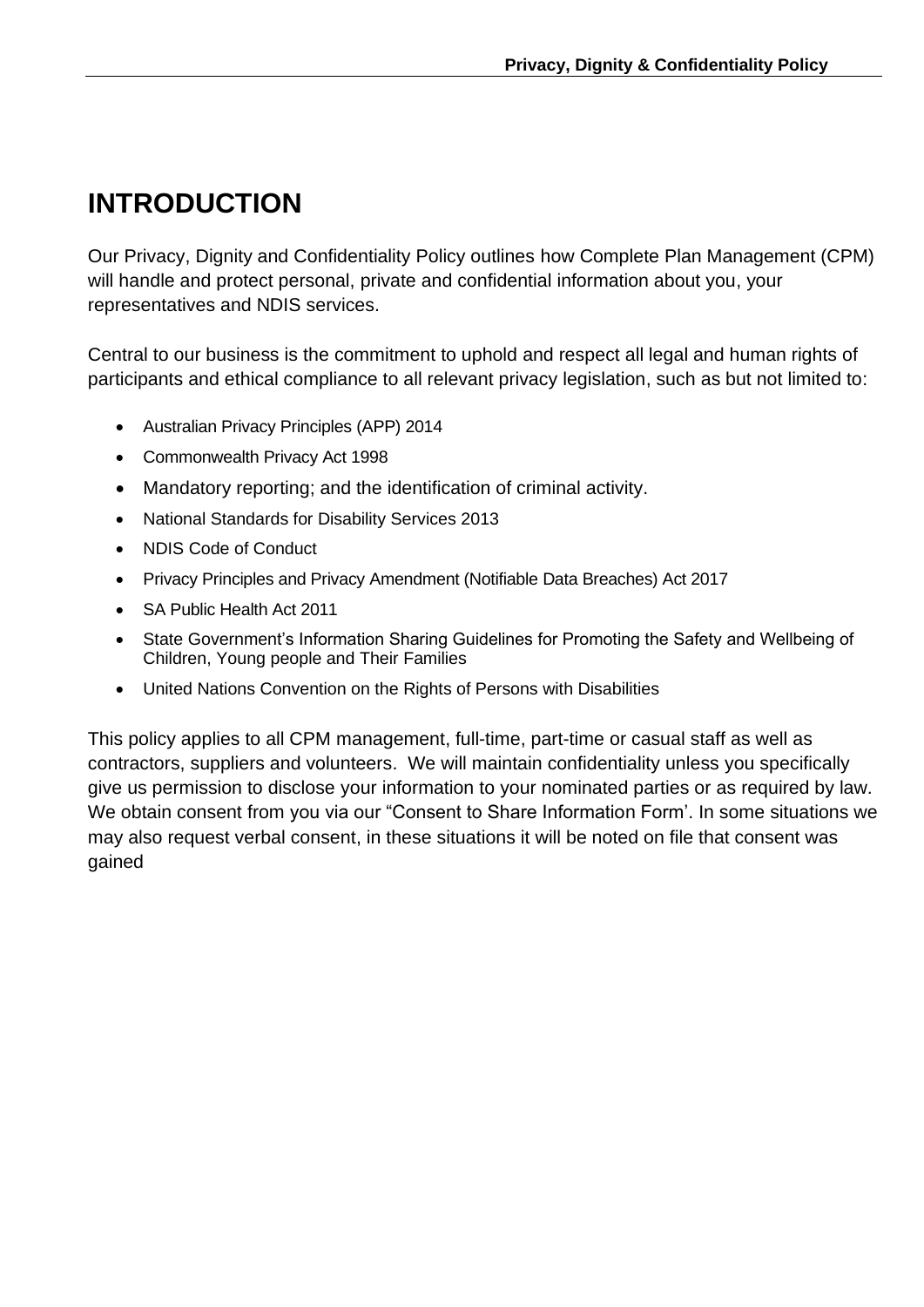### **DEFINITIONS**

#### PRIVACY

It is your individual right to choose and control how any sensitive and personal information, that may identify you, is collected, used or stored and is protected from unauthorised disclosure.

#### **DIGNITY**

It is your individual right to be valued and respected equal to any other member of society and to be treated ethically.

#### CONFIDENTIALITY

It is your individual right to choose and control how and to who your information is shared. At certain times and in certain circumstances, there are people who will have access to or to disclose specified confidential information about you. Confidentiality restricts and obligates anyone disclosing any information about you to any unauthorised person, entity or process that does not have your prior consent, unless required by law.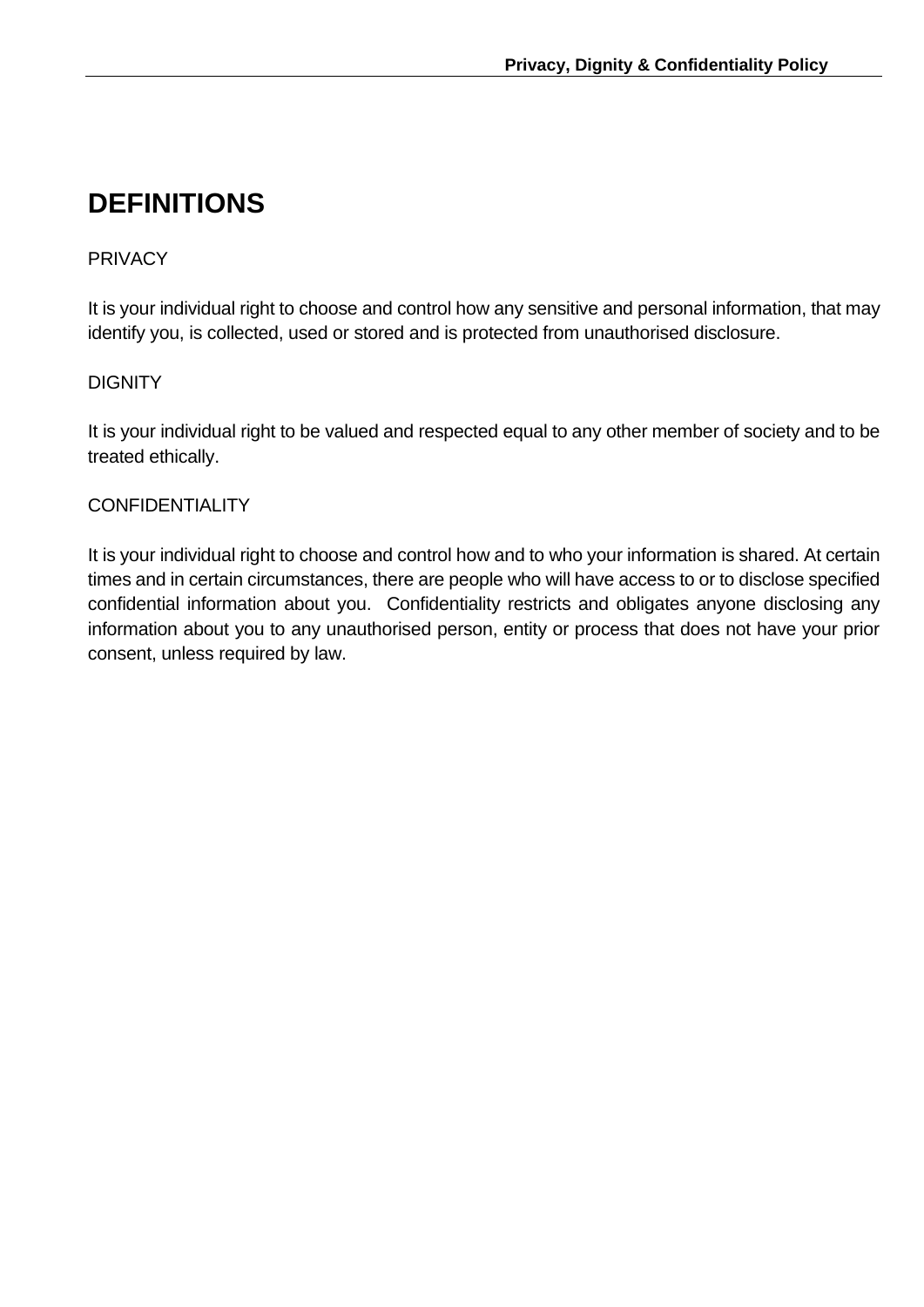### **POLICY PRINCIPLES**

The following principles establish our privacy and confidentiality framework:

#### **COLLECTION**

Information that we collect from you will be strictly limited to information that is necessary for us to provide our services to you. You will always be informed as to why we need the information to use for a particular purpose and that it will not be used for any other reason.

Some of the types of personal information we may collect from you are:

- full name
- address
- contact details, such as address, phone numbers and email addresses
- date of birth
- your preferred method of communication
- NDIS plan details
- consent to obtain and share information
- relevant information from any support coordinators and service providers nominated by you
- bank account information for any applicable reimbursements ( plan management services only)

This information will be collected from you by authorised staff you when you register for our services, as we provide our services, when we communicate with each other and as otherwise requested from time to time.

#### **USE**

We will use your information to provide you (and any nominated representative where applicable) with details on the services we provide, to communicate with you and to improve the quality of our services.

We will only use the information you provide for the primary purpose for which it was collected, unless disclosure is:

- required to protect an individual from harm, or
- is in the interest of public health or safety or
- required under law.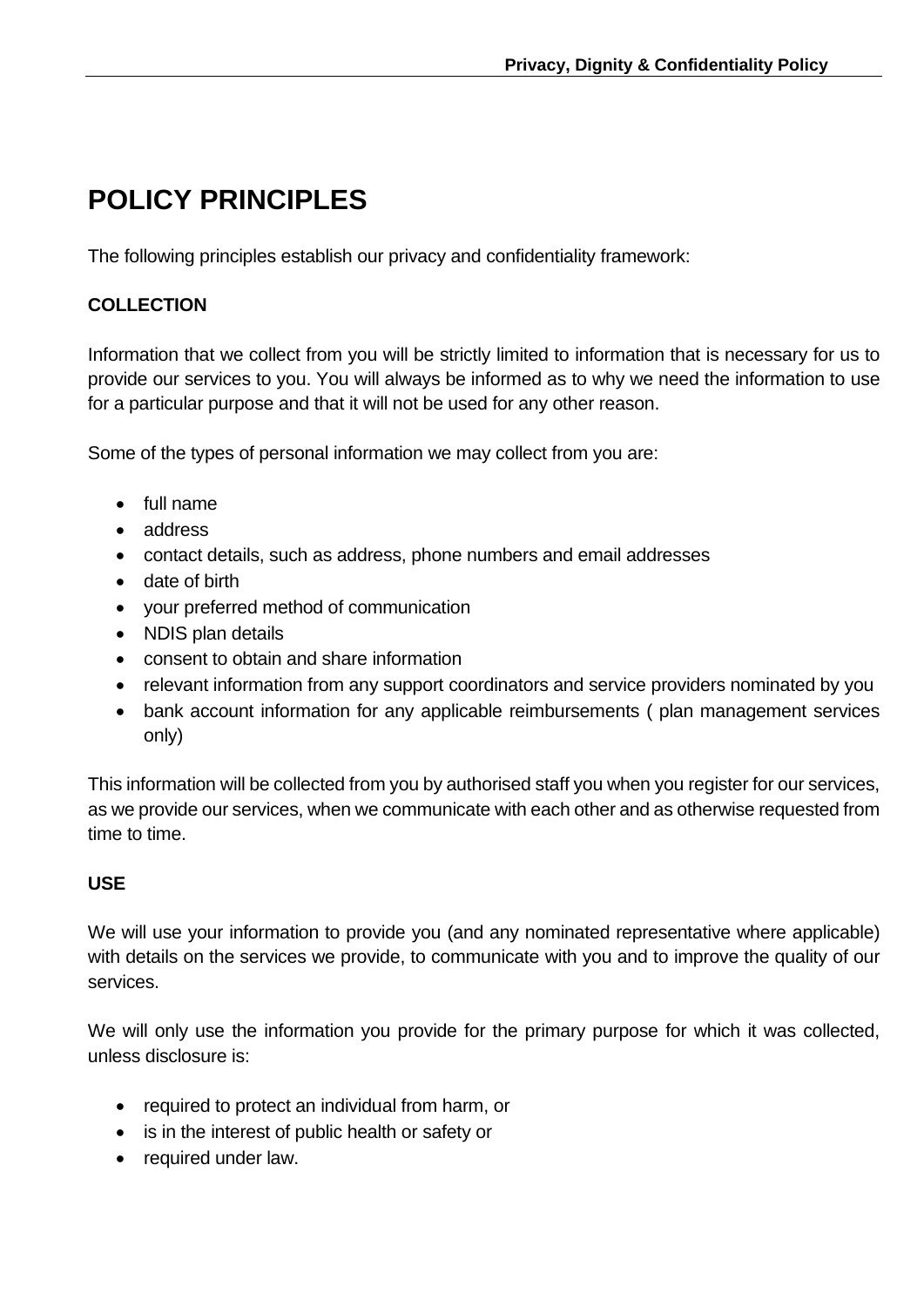#### **STORAGE**

Your personal information is treated with upmost confidentiality and is stored in two ways.

- 1 CPM stores records of individual information electronically and is password and authentication protected
- Management controls the appropriate level of access that each staff member has access to relevant to their role
- 2 Physically
	- Any handwritten, printed or signed documents are stored in locked cabinets, in secure office space which is only accessible to management and staff. Your information is kept for the legislated period of time. Information or hard copy documents that are no longer required are disposed of appropriately using shredding machines into secure bins

#### **RECORDING**

We will only record personal information about a participant or representative with the individual consent of the person unless:

- The collection is required by law
- The collection is necessary to prevent or lessen a serious and anticipated threat to the life or health of any individual, where the individual whom the information concerns: 1) is physically or legally incapable of giving consent to the collection 2) physically cannot communicate consent to the collection.

#### **ACCURACY**

We will take all reasonable steps to ensure your personal information is accurate when we:

- Create your original file in our databases
- Update it as we receive new information from you or your representatives during the provision of our services.
- Record notes in relation to provision of support coordination services

#### **ACCESS**

It is your right to have access to all information about you held by us. You have the right to request access and change any information held by us unless prevented by law. You also have the right to be informed on who has access to your information and to refuse to provide personal information, in this case we will describe how this may impact on our services provided to you.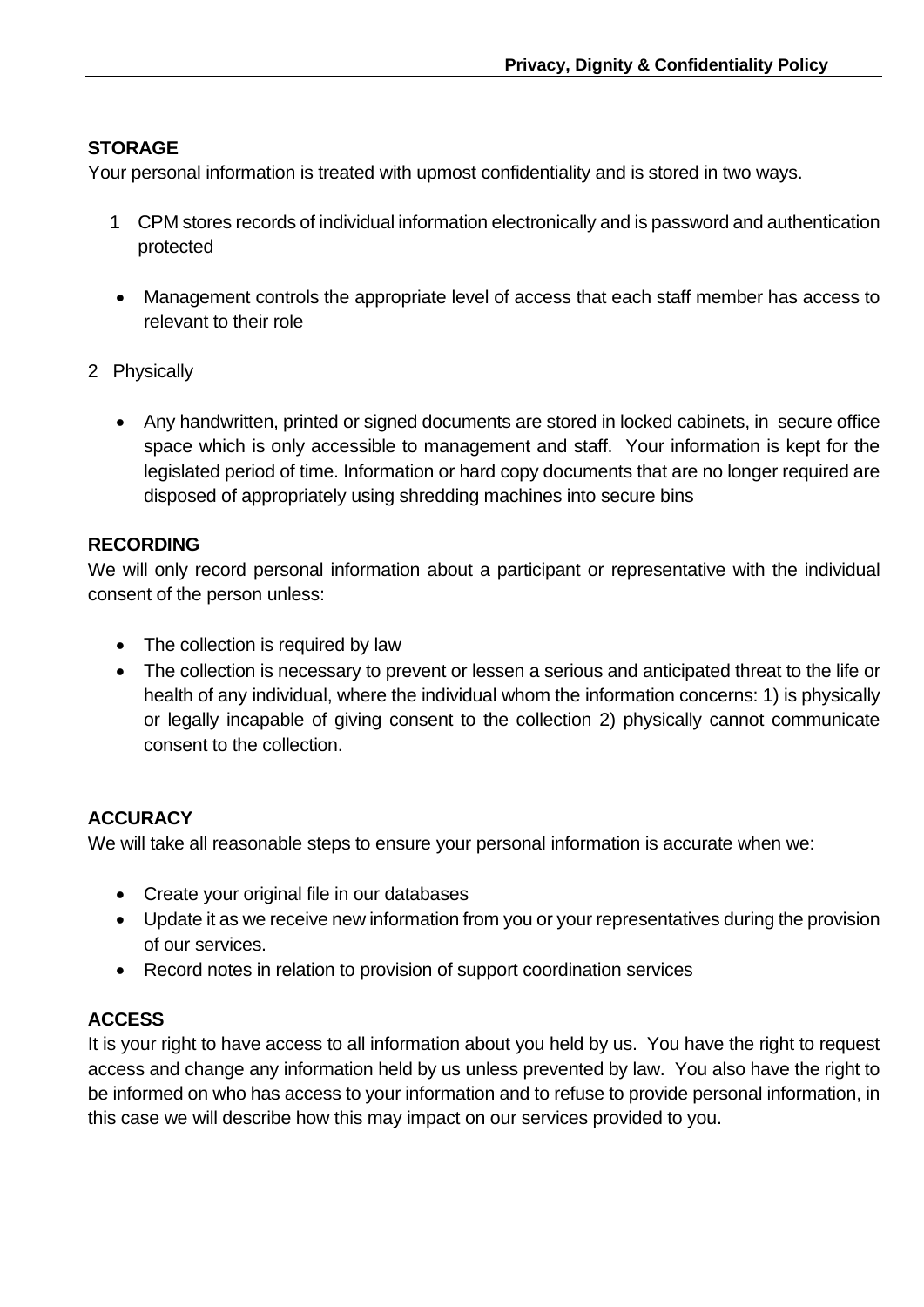We will ensure processes are in place to protect your information from unauthorised access, improper use, alteration and unlawful or accidental destruction and / or loss.

#### **NOTIFICATION**

We will notify you either verbally or in writing at, or before, the time of collection of personal information (or, if that is not possible, as soon as practicable after). We will advise you of the nature of the contents of the information shared, who to and when.

#### **DISCLOSURE**

Before disclosing information, we will carefully consider whether the personal information needs to be disclosed and whether it can be lawfully disclosed.

We will not disclose information to a third party, or other institutions without your consent, unless lawfully or contractually allowed or required to do so.

Individuals have the right to withhold information for privacy reasons except where required by law (e.g., information pertaining to criminal histories).

Wherever it is lawful and practicable, individuals must have the option of not identifying themselves.

Although the Privacy Act only relates to individuals, we will apply the same principles to the collection of information about organisations and businesses. Where this policy refers only to individuals it applies equally to organisations/businesses.

#### **IN-HOUSE CONFIDENTIALTY**

All staff undergo an in-depth induction in their first week with the organisation. It is a requirement that all members of staff sign a Confidentiality Agreement prior to commencing with the organisation.

By signing the Confidentiality Agreement staff members consent and understand, that they are required to diligently follow the established policies, principles and relevant legislations.

Staff are obligated not to disclose any of this confidential information to any unauthorised person. The only circumstances where confidential information is allowed to be disclosed, is when an individual has given consent and the information is shared according to the Information Sharing Guidelines or as required by law.

Staff will be provided with access to your confidential information in direct relation to their role within our organisation once we have received their mandatory screenings as required under the NDIS worker screening requirements

This policy applies even after termination of their tenure at the organisation.